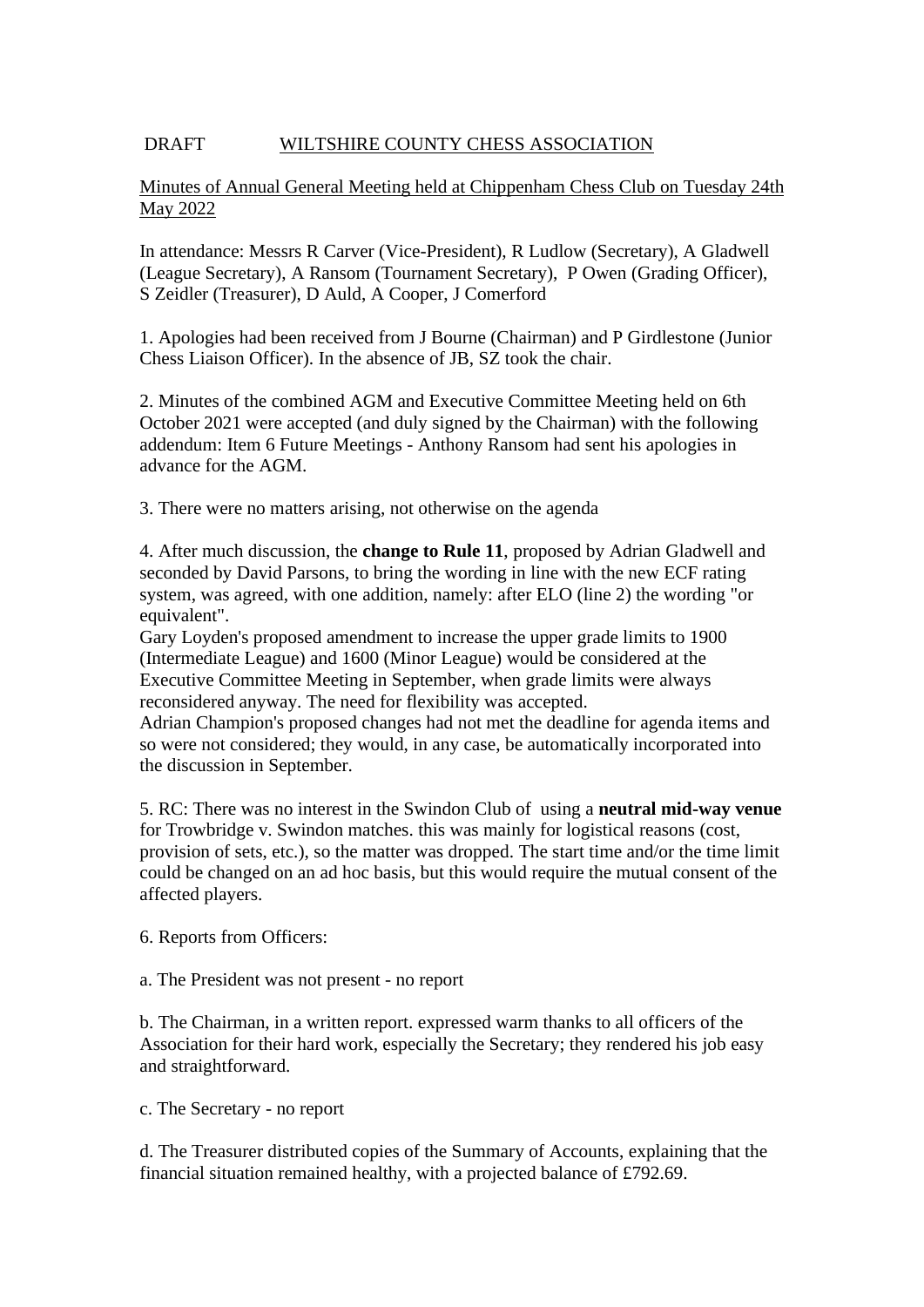AG - this balance is at the right level.

AR - the County still had analogue clocks; there might be a need to purchase digital clocks. RL would enquire of ECF whether they still had a supply of cut price digital clocks. (RL has enquired: these clocks have now all been sold).

e. The Grading Officer: all was proceeding well; the monthly updates were presenting no problems.

f. The Junior Chess Liaison Officer was not present, but had presented a report which was read out: the level of interest shown in the game by young people was encouraging,

g. (Incorporating agenda item 13) The Tournament Secretary: there had been a successful online rapidplay tournament in March. It was won by Ellis Fretwell, with Simon Redmill coming second. Ellis had won £15 and Simon £10. AR thanked Mark Leonard of the Trowbridge club for giving invaluable technical support.

h. (Incorporating agenda item 11) The League Secretary: there had been no Major League this season.

The Intermediate League, for which an upper grade of 1850 had been established, had had five teams; results had been close; no matches had been defaulted; Devizes Nationwide had defaulted on one board in three matches; winners were Swindon A and runners up Trowbridge or Devizes Nationwide; one match was still to be played.

The Minor League, for which an upper grade limit of 1500 had been established, had had only three teams; each team played the others home and away twice; results had been close; the fourth round of matches had all been defaulted; Swindon A were the winners.

The Meeting proposed a vote of thanks to the Chairman, Treasurer, Grading Officer, Junior Chess Liaison Officer, Tournaments Secretary and League Secretary for their hard work/ AG was also congratulated and thanked for his excellent work for the WCCA website, which was detailed and always up to date.

i. Vice-President - no report.

It was noted that the position of County Match Captain remained unfilled.

7. The Chairman **presented the Intermediate and Minor League trophies** to RC, who was representing Swindon A in both competitions.

8. All **officers** expressed their willingness to stand again; they were all duly proposed, seconded and re-elected unopposed.

9. It was agreed that there was no need for an **auditor** to be appointed.

10. The **subscription rates** would be unchanged.

(11. Please see item 6 h above).